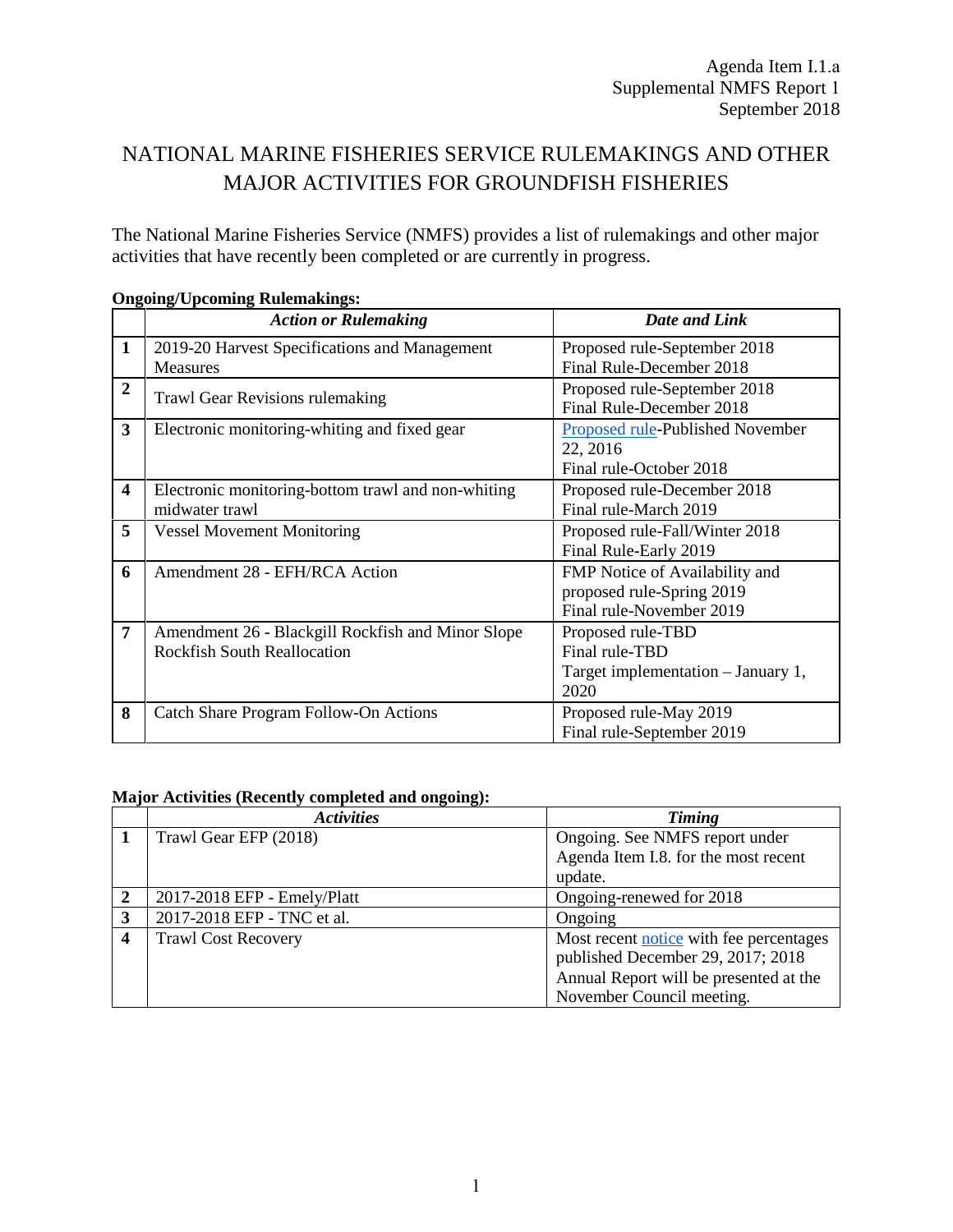| 5 | Salmon ESA Section 7 Consultation for Groundfish       | Completed December 2017; Council       |
|---|--------------------------------------------------------|----------------------------------------|
|   | <b>FMP</b>                                             | discussing mitigation measures during  |
|   |                                                        | 2019-20 harvest specifications and     |
|   |                                                        | management measures. Additional        |
|   |                                                        | management measures to be discussed    |
|   |                                                        | in November 2018.                      |
| 6 | ESA Section 7 Consultation on Eulachon                 | September 2018 Council meeting;        |
|   |                                                        | target completion in October 2018      |
| 7 | Seabird ESA Section 7 Consultation for Pacific Halibut | Consultation completed. Mitigation     |
|   | Fisheries and Catch Sharing Plan                       | measures will be developed through the |
|   |                                                        | Council process starting in November   |
|   |                                                        | 2018.                                  |
| 8 | Magnuson-Stevens Act Scientific Research Permitting    | Ongoing                                |